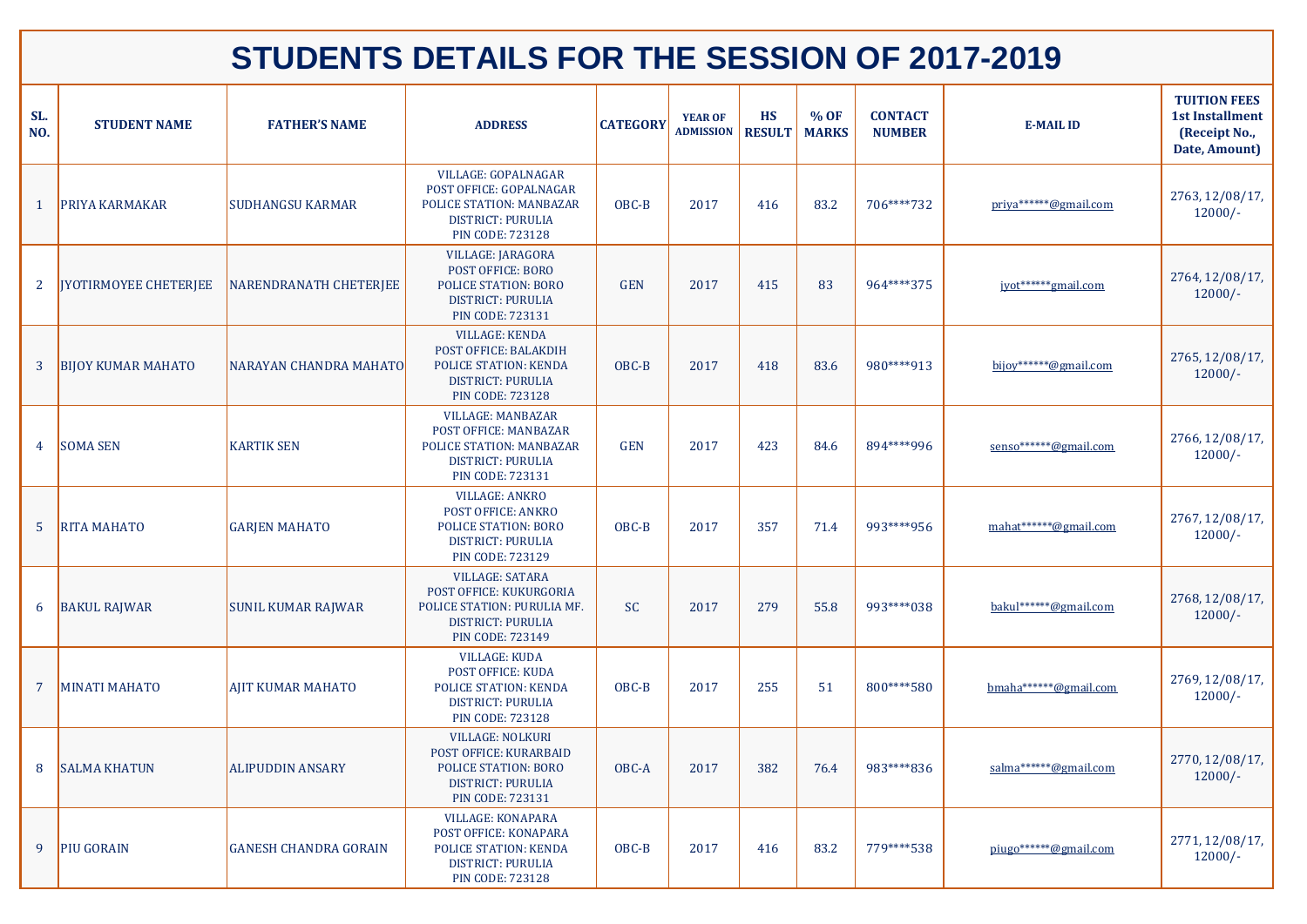| SL.<br>NO. | <b>STUDENT NAME</b>     | <b>FATHER'S NAME</b>        | <b>ADDRESS</b>                                                                                                                                      | <b>CATEGORY</b> | <b>YEAR OF</b><br><b>ADMISSION</b> | <b>HS</b><br><b>RESULT</b> | % OF<br><b>MARKS</b> | <b>CONTACT</b><br><b>NUMBER</b> | <b>E-MAIL ID</b>                  | <b>TUITION FEES</b><br><b>1st Installment</b><br>(Receipt No.,<br>Date, Amount) |
|------------|-------------------------|-----------------------------|-----------------------------------------------------------------------------------------------------------------------------------------------------|-----------------|------------------------------------|----------------------------|----------------------|---------------------------------|-----------------------------------|---------------------------------------------------------------------------------|
| 10         | <b>LAXMI SAHIS</b>      | <b>ARJUN SAHIS</b>          | <b>VILLAGE: PATUARA</b><br>POST OFFICE: PATUARA<br>POLICE STATION: ARSHA<br><b>DISTRICT: PURULIA</b><br><b>PIN CODE: 723153</b>                     | <b>SC</b>       | 2017                               | 349                        | 69.8                 | 747****791                      | prana******@gmail.com             | 2772, 12/08/17,<br>$12000/-$                                                    |
|            | <b>HEMAL BURU BESRA</b> | <b>SANATAN BESRA</b>        | <b>VILLAGE: BOCH RANGAMETYA</b><br><b>POST OFFICE: KUMARI</b><br><b>POLICE STATION: BORO</b><br><b>DISTRICT: PURULIA</b><br><b>PIN CODE: 723131</b> | <b>ST</b>       | 2017                               | 237                        | 47.4                 | 963****556                      | hemal******@gmail.com             | 2773, 12/08/17,<br>$12000/-$                                                    |
| 12         | <b>RANJIT PAUL</b>      | <b>KALIPADA PAUL</b>        | <b>VILLAGE: MAJHIHIRA</b><br>POST OFFICE: MAJHIHIRA<br>POLICE STATION: MANBAZAR<br><b>DISTRICT: PURULIA</b><br><b>PIN CODE: 723128</b>              | OBC-B           | 2017                               | 342                        | 68.4                 | 993****411                      | rjeet******@gmail.com             | 2774, 12/08/17,<br>$12000/-$                                                    |
| 13         | <b>CHAINA PAHARI</b>    | <b>SHYAMANANDA PAHARI</b>   | <b>VILLAGE: BARAURMA</b><br>POST OFFICE: BARAURMA<br>POLICE STATION: BALARAMPUR<br><b>DISTRICT: PURULIA</b><br><b>PIN CODE: 723153</b>              | <b>GEN</b>      | 2017                               | 416                        | 83.2                 | 704****960                      | chain******@gmail.com             | 2775, 16/08/17,<br>$12000/-$                                                    |
|            | 14 KAKALI KARMAKAR      | <b>MURULIDHAR KARMAKAR</b>  | <b>VILLAGE: GOPALNAGAR</b><br>POST OFFICE: GOPALNAGAR<br>POLICE STATION: MANBAZAR<br><b>DISTRICT: PURULIA</b><br><b>PIN CODE: 723128</b>            | OBC-B           | 2017                               | 408                        | 81.6                 | 973****120                      | santu******@gmail.com             | 2776, 16/08/17,<br>$12000/-$                                                    |
|            | 15 ANITA RAJAK          | UTTAM KUMAR RAJAK           | <b>VILLAGE: MANBAZAR</b><br>POST OFFICE: MANBAZAR<br>POLICE STATION: MANBAZAR<br><b>DISTRICT: PURULIA</b><br><b>PIN CODE: 723131</b>                | <b>SC</b>       | 2017                               | 362                        | 72.4                 | 863****857                      | amitr******@gmail.com             | 2777, 16/08/17,<br>$12000/-$                                                    |
|            | 16 BIBEK RAJAK          | <b>BUDDHADEV RAJAK</b>      | VILLAGE: DHOBADIH PARA 22<br><b>POST OFFICE: PURULIA</b><br><b>POLICE STATION: PURULIA</b><br><b>DISTRICT: PURULIA</b><br><b>PIN CODE: 723101</b>   | <b>SC</b>       | 2017                               | 350                        | 70                   | 993****391                      | bebek******@gmail.com             | 2778, 16/08/17,<br>$12000/-$                                                    |
| 17         | <b>SUKRUDDIN ANSARY</b> | <b>JAKIR HOSSAIN ANSARY</b> | <b>VILLAGE: PUNCHA</b><br><b>POST OFFICE: PUNCHA</b><br><b>POLICE STATION: PUNCHA</b><br><b>DISTRICT: PURULIA</b><br><b>PIN CODE: 723151</b>        | OBC-A           | 2017                               | 349                        | 69.8                 | 993****551                      | sukur******@gmail.com             | 2779, 16/08/17,<br>$12000/-$                                                    |
| 18         | <b>BINOY MAHATO</b>     | <b>MONOHAR MAHATO</b>       | <b>VILLAGE: SWARUPDIH</b><br>POST OFFICE: METYALA<br>POLICE STATION: MANBAZAR<br><b>DISTRICT: PURULIA</b><br><b>PIN CODE: 723128</b>                | OBC-B           | 2017                               | 409                        | 81.8                 | 973****989                      | $binoy*****\mathcal{Q}$ gmail.com | 2780, 16/08/17,<br>$12000/-$                                                    |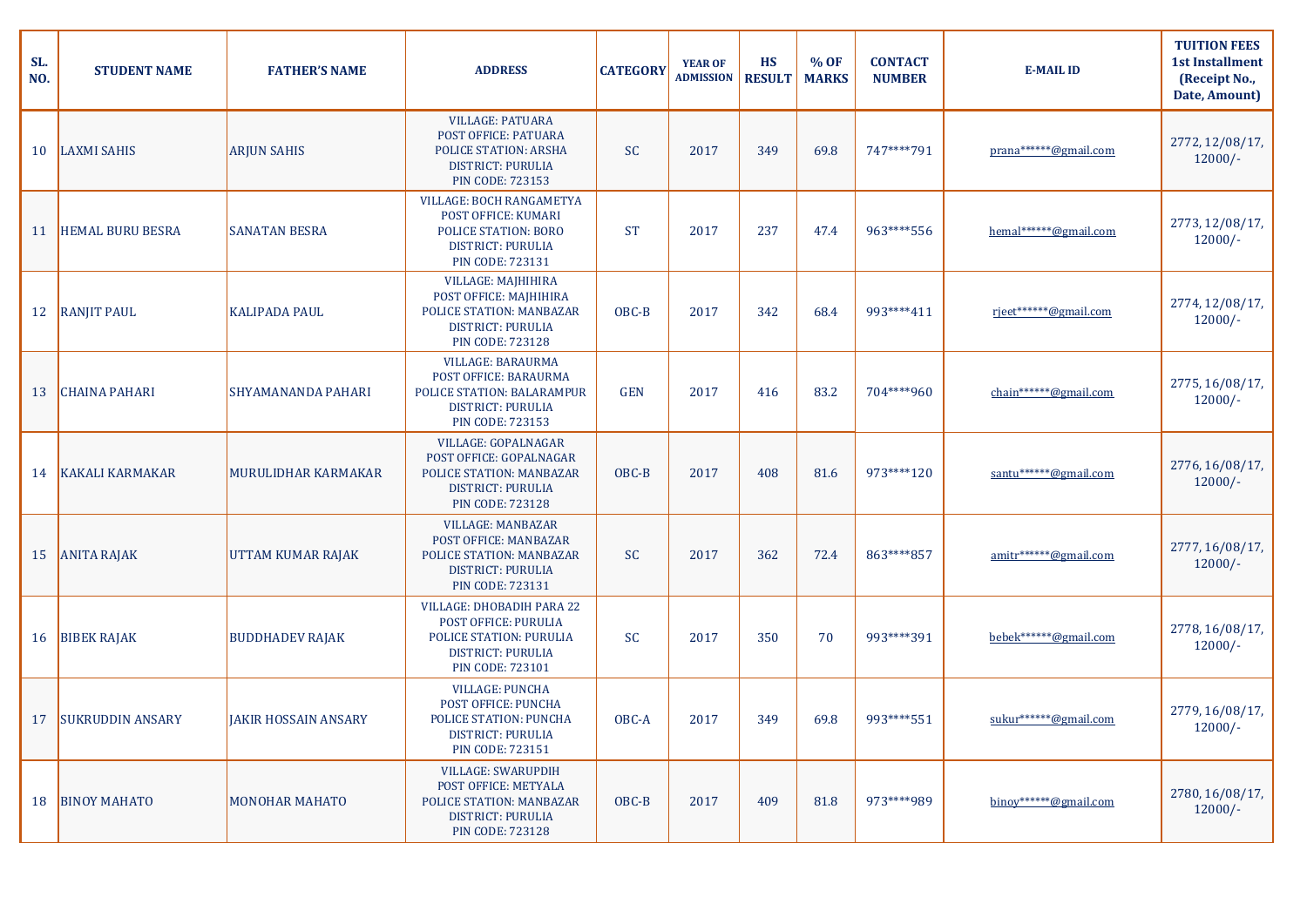| SL.<br>NO. | <b>STUDENT NAME</b>       | <b>FATHER'S NAME</b>        | <b>ADDRESS</b>                                                                                                                                  | <b>CATEGORY</b> | <b>YEAR OF</b><br><b>ADMISSION</b> | <b>HS</b><br><b>RESULT</b> | % OF<br><b>MARKS</b> | <b>CONTACT</b><br><b>NUMBER</b> | <b>E-MAIL ID</b>      | <b>TUITION FEES</b><br><b>1st Installment</b><br>(Receipt No.,<br>Date, Amount) |
|------------|---------------------------|-----------------------------|-------------------------------------------------------------------------------------------------------------------------------------------------|-----------------|------------------------------------|----------------------------|----------------------|---------------------------------|-----------------------|---------------------------------------------------------------------------------|
| 19         | SUPRIYA MAJHI             | <b>ARUP MAJHI</b>           | <b>VILLAGE: SIRKABAD</b><br>POST OFFICE: SIRKABAD<br><b>POLICE STATION: ARSHA</b><br><b>DISTRICT: PURULIA</b><br><b>PIN CODE: 723154</b>        | <b>SC</b>       | 2017                               | 387                        | 77.4                 | 736****429                      | supri******@gmail.com | 2781, 16/08/17,<br>$12000/-$                                                    |
| 20         | <b>ANITA MAHATO</b>       | <b>ANKUR CHANDRA MAHATO</b> | <b>VILLAGE: BALIGUMA</b><br>POST OFFICE: BIJOYDIH<br><b>POLICE STATION: KENDA</b><br><b>DISTRICT: PURULIA</b><br><b>PIN CODE: 723128</b>        | OBC-B           | 2017                               | 412                        | 82.4                 | 973****484                      | anupm******@gmail.com | 2782, 16/08/17,<br>$12000/-$                                                    |
| 21         | MADHUSUDAN MAHATO         | <b>HALADHAR MAHATO</b>      | <b>VILLAGE: DULUKDIH</b><br><b>POST OFFICE: DHADKA</b><br><b>POLICE STATION: BANDWAN</b><br><b>DISTRICT: PURULIA</b><br><b>PIN CODE: 723129</b> | <b>OTHERS</b>   | 2017                               | 322                        | 64.4                 | 953****006                      | mahat******@gmail.com | 2783, 17/08/17,<br>$12000/-$                                                    |
|            | <b>AMANATH MAHATO</b>     | <b>ASUTOSH MAHATO</b>       | <b>VILLAGE: BALAKDIH</b><br>POST OFFICE: BALAKDIH<br><b>POLICE STATION: KENDA</b><br><b>DISTRICT: PURULIA</b><br><b>PIN CODE: 723128</b>        | OBC-B           | 2017                               | 407                        | 81.4                 | 859****014                      | amana******@gmail.com | 2784, 17/08/17,<br>$12000/-$                                                    |
| 23         | <b>KSHAMA MAHATO</b>      | <b>SANTOSH MAHATO</b>       | <b>VILLAGE: SENABANA</b><br>POST OFFICE: HENSLA<br>POLICE STATION: ARSHA<br><b>DISTRICT: PURULIA</b><br><b>PIN CODE: 723154</b>                 | OBC-B           | 2017                               | 413                        | 82.6                 | 963****054                      | kmaha******@gmail.com | 2785, 17/08/17,<br>$12000/-$                                                    |
|            | 24   ARPITA MAHATO        | <b>HAREKRISHNA MAHATO</b>   | <b>VILLAGE: DUMURDIH</b><br>POST OFFICE: BELMA<br>POLICE STATION: PURULIA(M)<br><b>DISTRICT: PURULIA</b><br><b>PIN CODE: 723126</b>             | OBC-B           | 2017                               | 412                        | 82.4                 | 973****966                      | arpit******@gmail.com | 2786, 17/08/17,<br>$12000/-$                                                    |
| 25         | <b>BIBEKANANDA RAJWAR</b> | <b>BADAL CHANDRA RAJWAR</b> | <b>VILLAGE: JITUJURI</b><br>POST OFFICE: JITUJURI<br>POLICE STATION: MANBAZAR<br><b>DISTRICT: PURULIA</b><br><b>PIN CODE: 723128</b>            | <b>SC</b>       | 2017                               | 354                        | 70.8                 | 801****637                      | rajwa******@gmail.com | 2787, 17/08/17,<br>$12000/-$                                                    |
| 26         | <b>RIYA DEY</b>           | <b>DASARATH DEY</b>         | <b>VILLAGE: JAMTORIA</b><br>POST OFFICE: JAMTORIA<br><b>POLICE STATION: BORO</b><br><b>DISTRICT: PURULIA</b><br><b>PIN CODE: 723131</b>         | <b>GEN</b>      | 2017                               | 408                        | 81.6                 | 760****821                      | riva5******@gmail.com | 2791, 22/08/17,<br>$12000/-$                                                    |
| 27         | <b>ARPITA PARAMANIK</b>   | AJIT CHANDRA PARAMANIK      | <b>VILLAGE: BARABAZAR</b><br>POST OFFICE: BARABHUM<br><b>POLICE STATION: BARABAZAR</b><br><b>DISTRICT: PURULIA</b><br><b>PIN CODE: 723127</b>   | <b>GEN</b>      | 2017                               | 347                        | 69.4                 | 993****174                      | chunc******ffmail.com | 2792, 22/08/17,<br>$12000/-$                                                    |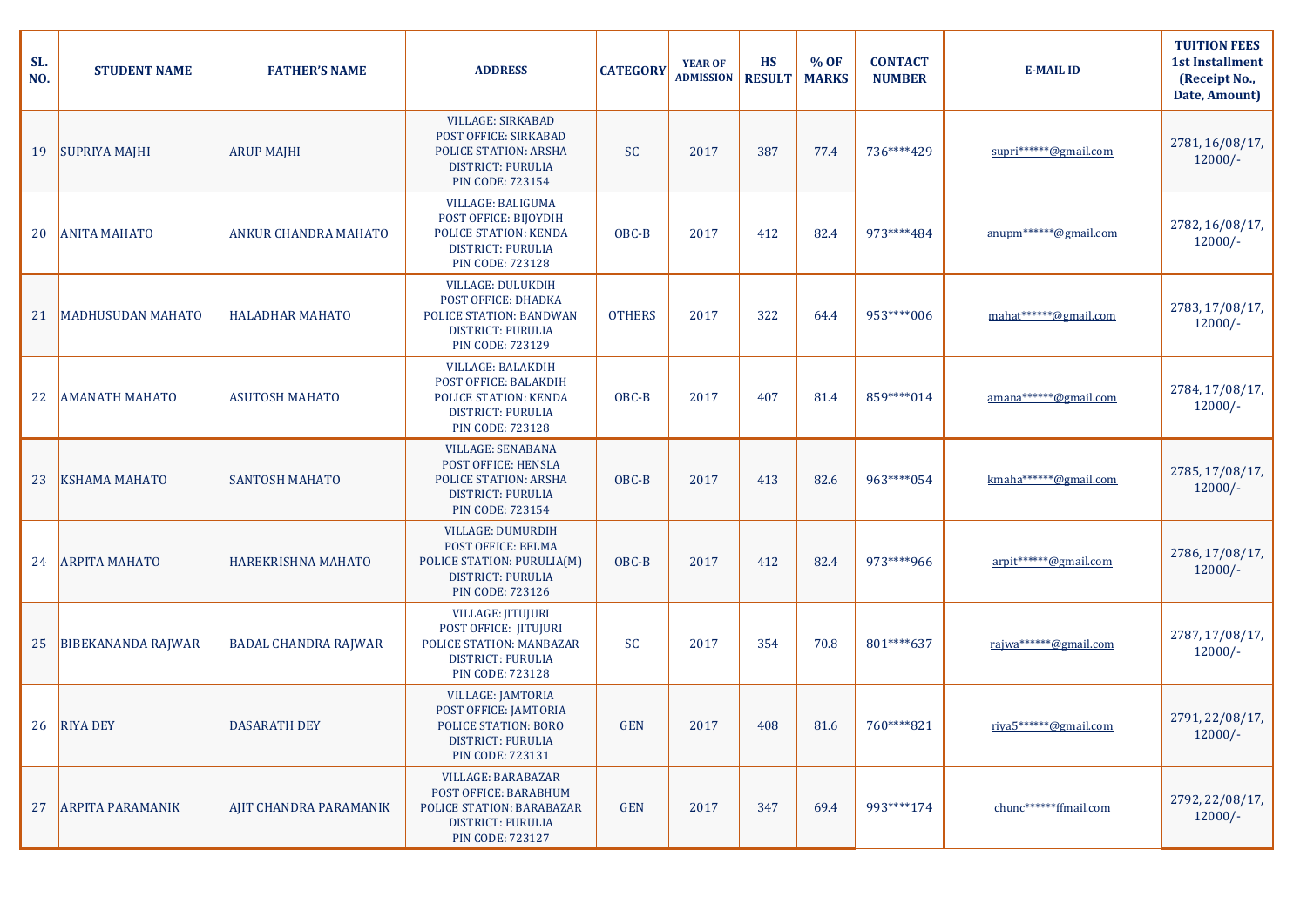| SL.<br>NO. | <b>STUDENT NAME</b>        | <b>FATHER'S NAME</b>           | <b>ADDRESS</b>                                                                                                                                  | <b>CATEGORY</b> | <b>YEAR OF</b><br><b>ADMISSION</b> | <b>HS</b><br><b>RESULT</b> | % OF<br><b>MARKS</b> | <b>CONTACT</b><br><b>NUMBER</b> | <b>E-MAIL ID</b>      | <b>TUITION FEES</b><br><b>1st Installment</b><br>(Receipt No.,<br>Date, Amount) |
|------------|----------------------------|--------------------------------|-------------------------------------------------------------------------------------------------------------------------------------------------|-----------------|------------------------------------|----------------------------|----------------------|---------------------------------|-----------------------|---------------------------------------------------------------------------------|
| 28         | <b>SWATI CHATTERJEE</b>    | <b>SUBODH CHANDRA CHATTERI</b> | <b>VILLAGE: JARAGORA</b><br><b>POST OFFICE: BORO</b><br><b>POLICE STATION: BORO</b><br><b>DISTRICT: PURULIA</b><br><b>PIN CODE: 723131</b>      | <b>GEN</b>      | 2017                               | 407                        | 81.4                 | 956****006                      | swati******@gmail.com | 2793, 24/08/17,<br>$12000/-$                                                    |
| 29         | <b>SHIPLA DEBMAJHI</b>     | <b>BAKAL BHUSAN DEBMAJHI</b>   | <b>VILLAGE: JARAGORA</b><br>POST OFFICE: BORO<br><b>POLICE STATION: BORO</b><br><b>DISTRICT: PURULIA</b><br><b>PIN CODE: 723128</b>             | <b>GEN</b>      | 2017                               | 404                        | 80.8                 | 897****936                      | $shilp****@gmail.com$ | 2794, 24/08/17,<br>$12000/-$                                                    |
| 30         | <b>RIMPA CHAND</b>         | <b>CUBAL CHANDRA CHAND</b>     | <b>VILLAGE: DIGHI</b><br>POST OFFICE: DIGHI<br><b>POLICE STATION: BORO</b><br><b>DISTRICT: PURULIA</b><br><b>PIN CODE: 723131</b>               | <b>GEN</b>      | 2017                               | 389                        | 77.8                 | 980****814                      | rimpa******@gmail.com | 2795, 24/08/17,<br>$12000/-$                                                    |
| 31         | <b>SOUGATA CHAKRABORTY</b> | <b>SUDHANGSU CHAKRABORTY</b>   | <b>VILLAGE: MANBAZAR</b><br>POST OFFICE: MANBAZAR<br>POLICE STATION: MANBAZAR<br><b>DISTRICT: PURULIA</b><br><b>PIN CODE: 723131</b>            | <b>GEN</b>      | 2017                               | 355                        | 71                   | 973****828                      | chakr******@gmail.com | 2796, 24/08/17,<br>$12000/-$                                                    |
| 32         | PARUL PARAMANIK            | <b>SANKAR PARAMANIK</b>        | <b>VILLAGE: JILLINGH</b><br>POST OFFICE: JILLINGH<br>POLICE STATION: BARABAZAR<br><b>DISTRICT: PURULIA</b><br><b>PIN CODE: 723127</b>           | OBC-B           | 2017                               | 400                        | 80                   | 900****418                      | spara******@gmail.com | 2797, 24/08/17,<br>$12000/-$                                                    |
| 33         | <b>MOUSUMI MAHATO</b>      | <b>TAPAN KUMAR MAHATO</b>      | <b>VILLAGE: DHARAMPUR</b><br><b>POST OFFICE: BORO</b><br><b>POLICE STATION: BORO</b><br><b>DISTRICT: PURULIA</b><br><b>PIN CODE: 723131</b>     | <b>GEN</b>      | 2017                               | 368                        | 73.6                 | 993****272                      | mousu******@gmail.com | 2798, 24/08/17,<br>$12000/-$                                                    |
| 34         | <b>JEET MUKHERJEE</b>      | <b>GOPAL MUKHERJEE</b>         | <b>VILLAGE: GOPALNAGAR</b><br>POST OFFICE: GOPALNAGAR<br><b>POLICE STATION: MANBAZAR</b><br><b>DISTRICT: PURULIA</b><br><b>PIN CODE: 723128</b> | <b>GEN</b>      | 2017                               | 386                        | 77.2                 | 954****696                      | jeetm******@gmail.com | 2799, 24/08/17,<br>$12000/-$                                                    |
| 35         | <b>RUMPA MANDAL</b>        | <b>VASKAR MANDAL</b>           | <b>VILLAGE: BARDAHA</b><br>POST OFFICE: HIZLA<br>POLICE STATION: BARABAZAR<br><b>DISTRICT: PURULIA</b><br><b>PIN CODE: 723128</b>               | OBC-B           | 2017                               | 330                        | 66                   | 707****782                      | suman******@gmail.com | 2800, 24/08/17,<br>$12000/-$                                                    |
| 36         | <b>MANGALA DAS</b>         | <b>SADHU CHARAN DAS</b>        | <b>VILLAGE: JAOWRA</b><br>POST OFFICE: JAWRA<br><b>POLICE STATION: BORO</b><br><b>DISTRICT: PURULIA</b><br><b>PIN CODE: 723131</b>              | <b>SC</b>       | 2017                               | 270                        | 54                   | 867****414                      | manga******@gmail.com | 2901, 24/08/17,<br>$12000/-$                                                    |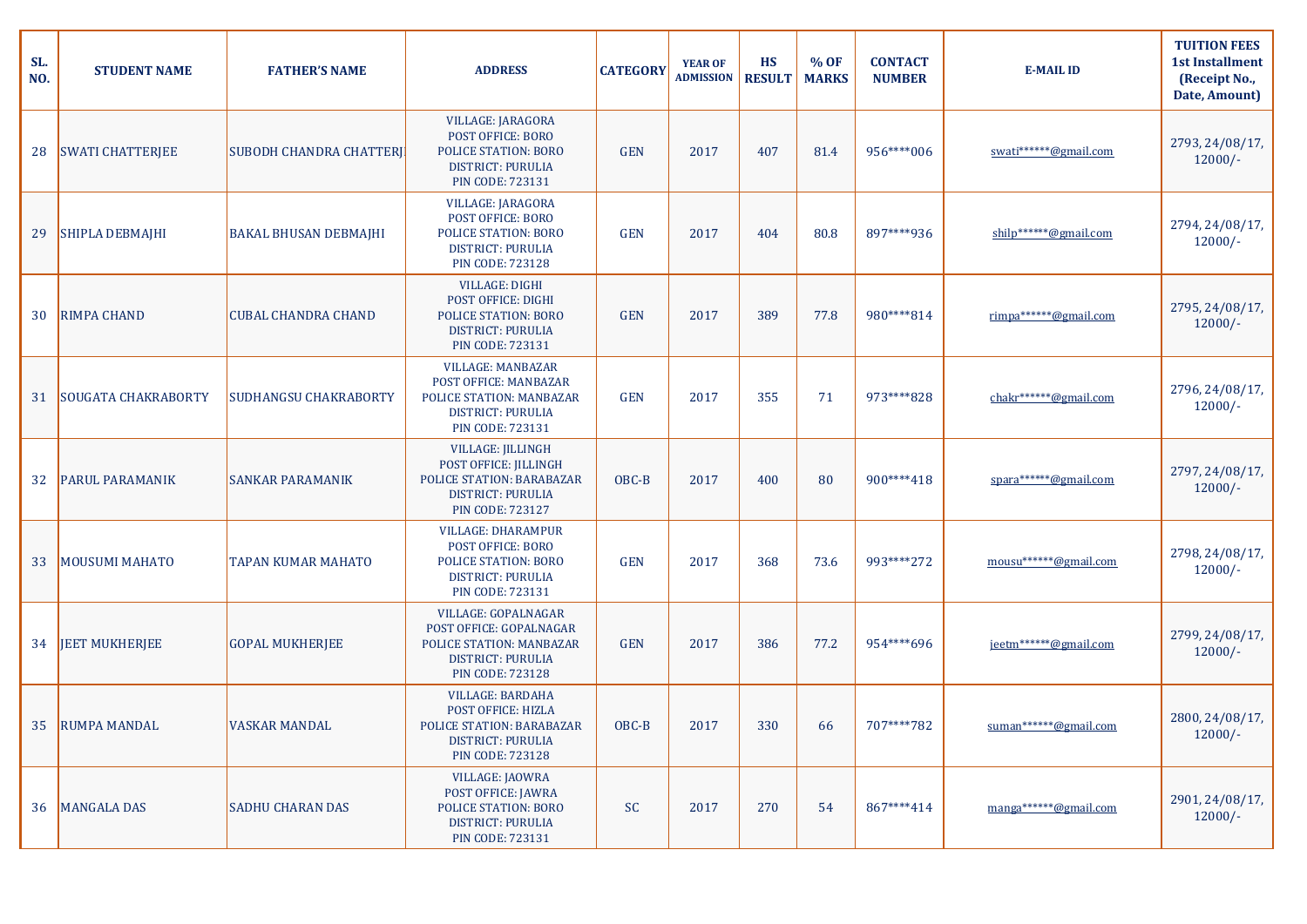| SL.<br>NO. | <b>STUDENT NAME</b>     | <b>FATHER'S NAME</b>        | <b>ADDRESS</b>                                                                                                                                   | <b>CATEGORY</b> | <b>YEAR OF</b><br><b>ADMISSION</b> | <b>HS</b><br><b>RESULT</b> | % OF<br><b>MARKS</b> | <b>CONTACT</b><br><b>NUMBER</b> | <b>E-MAIL ID</b>      | <b>TUITION FEES</b><br><b>1st Installment</b><br>(Receipt No.,<br>Date, Amount) |
|------------|-------------------------|-----------------------------|--------------------------------------------------------------------------------------------------------------------------------------------------|-----------------|------------------------------------|----------------------------|----------------------|---------------------------------|-----------------------|---------------------------------------------------------------------------------|
| 37         | <b>ANJURANI MAHATO</b>  | <b>TAPAN MAHATO</b>         | <b>VILLAGE: HARUARA</b><br>POST OFFICE: GENGARA<br><b>POLICE STATION: PURULIA</b><br><b>DISTRICT: PURULIA</b><br><b>PIN CODE: 723103</b>         | OBC-B           | 2017                               | 393                        | 78.6                 | 980****849                      | anjur******@gmail.com | 2903, 28/08/17,<br>$12000/-$                                                    |
| 38         | <b>SUMITRA RUHIDAS</b>  | <b>BHAGIRATH RUHIDAS</b>    | <b>VILLAGE: BERADA</b><br>POST OFFICE: BERADA<br><b>POLICE STATION: BARABAZAR</b><br><b>DISTRICT: PURULIA</b><br><b>PIN CODE: 723143</b>         | <b>SC</b>       | 2017                               | 326                        | 65.2                 | 980****475                      | samir******@gmail.com | 2904, 28/08/17,<br>$12000/-$                                                    |
| 39         | <b>UJJAL MAHATO</b>     | <b>SONARAM MAHATO</b>       | <b>VILLAGE: PODLARA</b><br>POST OFFICE: CHHARRA<br><b>POLICE STATION: PURULIA</b><br><b>DISTRICT: PURULIA</b><br><b>PIN CODE: 723147</b>         | OBC-B           | 2017                               | 368                        | 73.6                 | 967****953                      | ujjal******@gmail.com | 2905, 28/08/17,<br>$12000/-$                                                    |
|            | 40 PUJA DATTA           | <b>SHYAMAPADA DUTTA</b>     | <b>VILLAGE: BORO</b><br>POST OFFICE: BORO<br><b>POLICE STATION: BORO</b><br><b>DISTRICT: PURULIA</b><br><b>PIN CODE: 723131</b>                  | <b>GEN</b>      | 2017                               | 378                        | 75.6                 | 967****908                      | pujad******@gmail.com | 2906, 28/08/17,<br>$12000/-$                                                    |
| 41         | <b>SUSHAMA MAHATO</b>   | <b>LATE AJIT MAHATO</b>     | <b>VILLAGE: BHADSA</b><br>POST OFFICE: CHITORA<br>POLICE STATION: KENDA<br><b>DISTRICT: PURULIA</b><br><b>PIN CODE: 723101</b>                   | OBC-B           | 2017                               | 391                        | 78.2                 | 800****708                      | susha******@gmail.com | 2907, 28/08/17,<br>$12000/-$                                                    |
| 42         | <b>BELARANI MAHATA</b>  | <b>ANADI MAHATA</b>         | <b>VILLAGE: CHANDANPUR</b><br>POST OFFICE: BHAGABANDH<br><b>POLICE STATION: BARABAZAR</b><br><b>DISTRICT: PURULIA</b><br><b>PIN CODE: 723153</b> | OBC-B           | 2017                               | 402                        | 80.4                 | 954****003                      | belar******@gmail.com | 2908, 28/08/17,<br>$12000/-$                                                    |
| 43         | <b>SATYAJIT MAHANTY</b> | <b>ASOKE KUMAR MAHANTY</b>  | <b>VILLAGE: CHEPUA</b><br>POST OFFICE: KASHIDIH<br><b>POLICE STATION: MANBAZAR</b><br><b>DISTRICT: PURULIA</b><br><b>PIN CODE: 723131</b>        | <b>GEN</b>      | 2017                               | 357                        | 71.4                 | 967****288                      | mahan******@gmail.com | 2909, 28/08/17,<br>$12000/-$                                                    |
|            | 44 SAJAL RAJAK          | <b>ADHIR RAJAK</b>          | <b>VILLAGE: MANBAZAR</b><br>POST OFFICE: MANBAZAR<br>POLICE STATION: MANBAZAR<br><b>DISTRICT: PURULIA</b><br><b>PIN CODE: 723131</b>             | <b>SC</b>       | 2017                               | 283                        | 56.6                 | 731****944                      | sajal******@gmail.com | 2910, 28/08/17,<br>$12000/-$                                                    |
| 45         | PRANATI MAHATO          | <b>AKHIL CHANDRA MAHATO</b> | <b>VILLAGE: BERADA</b><br><b>POST OFFICE: BERADA</b><br><b>POLICE STATION: BARABAZAR</b><br><b>DISTRICT: PURULIA</b><br><b>PIN CODE: 723143</b>  | OBC-B           | 2017                               | 376                        | 75.2                 | 801****643                      | jyoti******@gmail.com | 2911, 28/08/17,<br>$12000/-$                                                    |